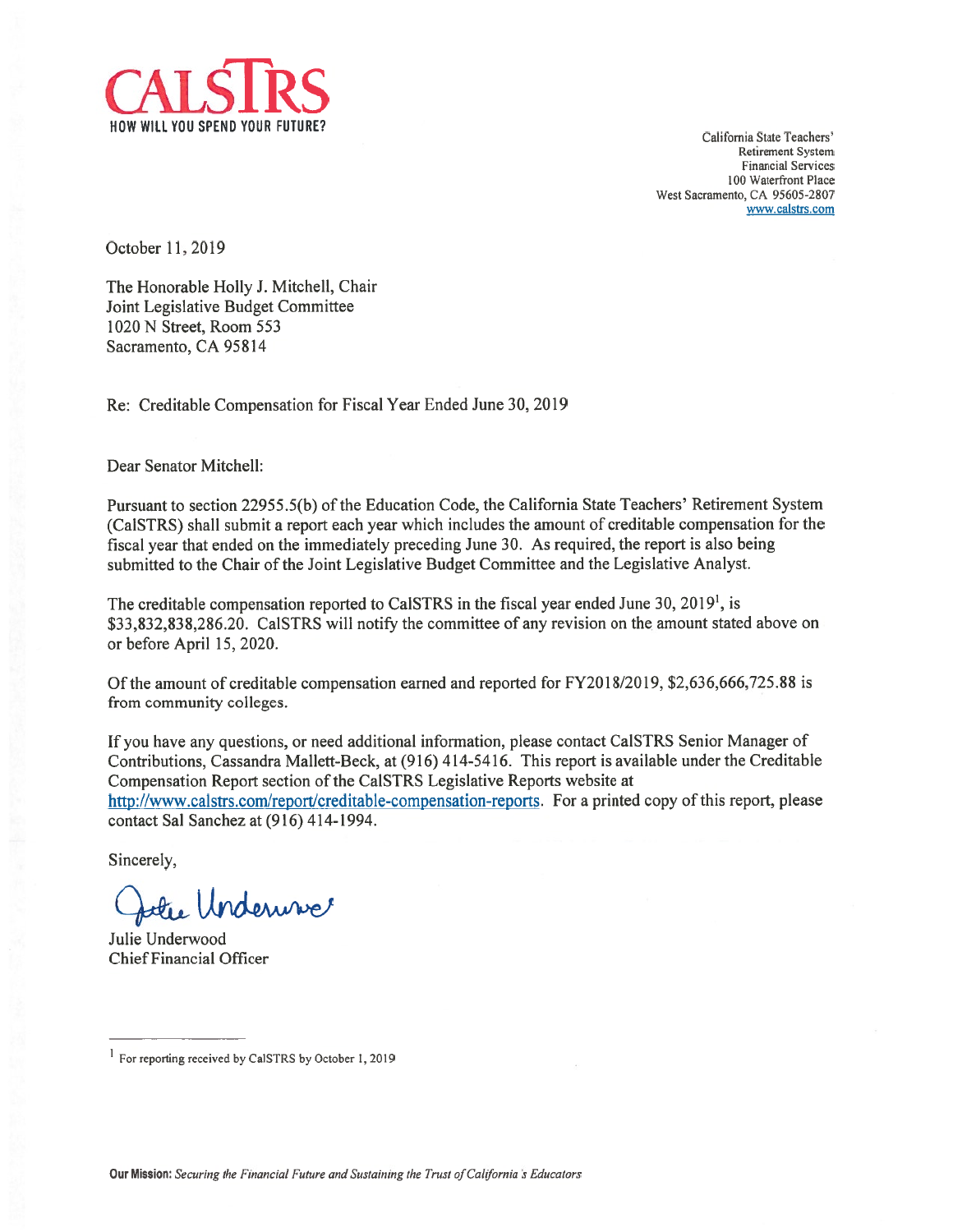## **Fiscal Year 2018-2019 Defined Benefit Creditable Compensation**

| <b>Report Source Name</b>          | Amount            |
|------------------------------------|-------------------|
| Alameda COE                        | 1,293,133,299.42  |
| Alpine COE                         | 917,387.95        |
| Amador COE                         | 19,791,625.36     |
| <b>Butte COE</b>                   | 151,580,771.95    |
| Calaveras COE                      | 24,769,951.52     |
| Colusa COE                         | 24,347,337.69     |
| Contra Costa COE                   | 749,993,217.89    |
| Del Norte COE                      | 18,968,259.61     |
| El Dorado COE                      | 137, 301, 646. 18 |
| <b>Fresno COE</b>                  | 915,522,816.76    |
| Glenn COE                          | 28,273,820.94     |
| Humboldt COE                       | 93,433,537.79     |
| Imperial COE                       | 213,578,187.74    |
| Inyo COE                           | 21,252,730.60     |
| Kem COE                            | 933,241,257.59    |
| Kings COE                          | 137,314,070.86    |
| Lake COE                           | 40,114,272.06     |
| Lassen COE                         | 20,138,622.19     |
| Los Angeles COE                    | 4,777,156,426.45  |
|                                    |                   |
| Madera COE                         | 148,502,662.95    |
| Marin COE                          | 224,383,920.98    |
| Mariposa COE                       | 8,663,729.99      |
| Mendocino COE                      | 68,553,128.06     |
| Merced COE                         | 320,900,453.48    |
| Modoc COE                          | 6,976,742.13      |
| Mono COE                           | 10,563,323.38     |
| Monterey COE                       | 419,118,790.40    |
| Napa COE                           | 129,384,825.00    |
| Nevada COE                         | 52,536,456.22     |
| Orange COE                         | 2,683,176,775.10  |
| Placer COE                         | 363,464,797.19    |
| <b>Plumas COE</b>                  | 13,049,489.17     |
| Riverside COE                      | 2,038,537,477.22  |
| Sacramento COE                     | 1,291,944,873.21  |
| San Benito COE                     | 49,984,224.07     |
| San Bernardino COE                 | 2,106,700,323.15  |
| San Diego COE                      | 2,777,782,126.65  |
| San Francisco COE                  | 437,058,603.83    |
| San Joaquin COE                    | 731,658,388.45    |
| San Luis Obispo COE                | 183, 364, 396. 17 |
| San Mateo COE                      | 553,531,622.09    |
| Santa Barbara COE                  | 408,961,126.03    |
| Santa Clara COE                    | 1,558,793,417.51  |
| Santa Cruz COE                     | 194,785,747.20    |
| Shasta COE                         | 136,636,077.55    |
| Sierra COE                         | 2,390,584.31      |
| Siskiyou COE                       | 32,578,025.77     |
| Solano COE                         | 290,169,324.77    |
| Sonoma COE                         | 365,563,799.35    |
| Stanislaus COE                     | 598,090,359.97    |
| <b>Sutter COE</b>                  | 108,356,065.97    |
| Tehama COE                         | 50,069,220.53     |
| <b>Trinity COE</b>                 | 7,633,459.81      |
| <b>Tulare COE</b>                  | 534,334,324.91    |
| <b>Tuolumne COE</b>                | 27,628,687.64     |
| Ventura COE                        | 698,691,284.29    |
| <b>Yolo COE</b>                    | 145,322,382.16    |
| Yuba COE                           | 83,910,891.45     |
| <b>State Agencies</b>              | 11,763,975.76     |
| Los Angeles USD                    |                   |
| Los Angeles CCD                    | 2,796,266,372.63  |
| City College of San Francisco      | 211,939,402.16    |
| <b>Butte CCD</b>                   | 76,328,709.04     |
|                                    | 23,022,934.12     |
| Long Beach USD<br>Sierra Joint CCD | 385,495,718.31    |
|                                    | 27, 133, 227. 93  |
| San Mateo County CCD               | 47,945,939.81     |
| Corona-Norco Unified               | 282,540,258.14    |
| Cupertino Union                    | 88,277,556.39     |
| Cabrillo CCD                       | 22,502,374.94     |
| Mt. Diablo USD                     | 153,729,264.81    |
| <b>Clovis USD</b>                  | 185,622,360.14    |
| <b>Bellflower USD</b>              | 55,689,043.36     |
|                                    |                   |

**Total Credible Compensation** 

**\$33,832,838,286.20**